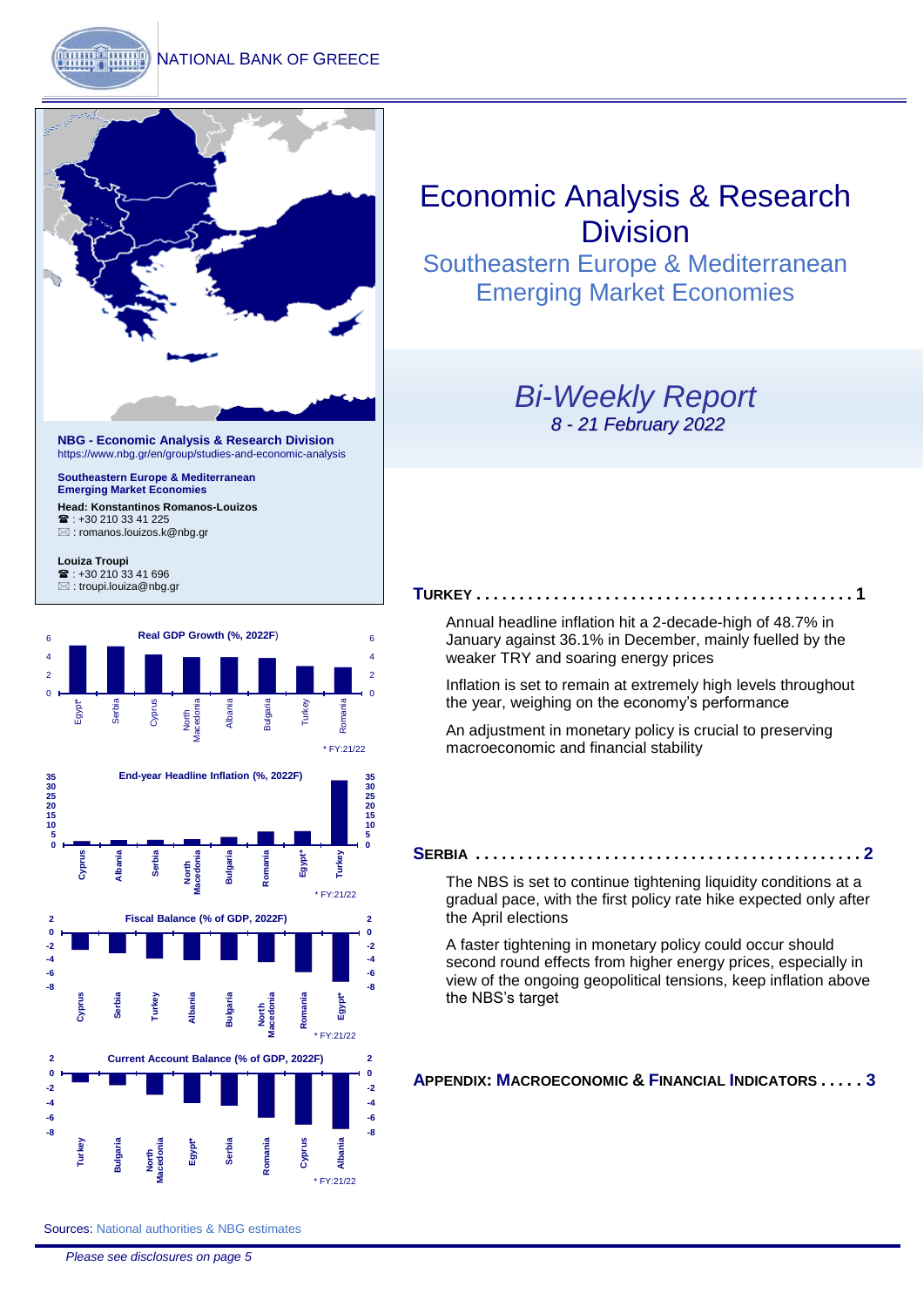

#### **8 - 21 February 2022**

<span id="page-1-0"></span>

**B+ / B2 / B+ (S&P/ Moody's / Fitch)**



|  | $\overline{0}$ $\overline{0}$ $\overline{0}$ $\overline{0}$ $\overline{0}$ $\overline{0}$ $\overline{0}$ $\overline{0}$ $\overline{0}$ $\overline{0}$ $\overline{0}$ $\overline{0}$ $\overline{0}$ $\overline{0}$ $\overline{0}$ $\overline{0}$ $\overline{0}$ $\overline{0}$ $\overline{0}$ $\overline{0}$ $\overline{0}$ $\overline{0}$ $\overline{0}$ $\overline{0}$ $\overline{$ |  |                                                                           |  | $\blacksquare$ $\blacksquare$ $\blacksquare$ $\blacksquare$ $\blacksquare$ |  |  |
|--|--------------------------------------------------------------------------------------------------------------------------------------------------------------------------------------------------------------------------------------------------------------------------------------------------------------------------------------------------------------------------------------|--|---------------------------------------------------------------------------|--|----------------------------------------------------------------------------|--|--|
|  |                                                                                                                                                                                                                                                                                                                                                                                      |  | 2021 2022F 2023F 2024F 2025F 2026F                                        |  |                                                                            |  |  |
|  |                                                                                                                                                                                                                                                                                                                                                                                      |  | Government Banks <b>Example 7</b> Non-Financial Corporates <b>- Total</b> |  |                                                                            |  |  |

|                            | 21 Feb. |     | $3-MF$ |        | 6-M F        |        | <b>12-MF</b> |        |  |
|----------------------------|---------|-----|--------|--------|--------------|--------|--------------|--------|--|
| 1-m TRIBOR (%)             | 14.6    |     | 14.5   |        |              | 14.3   | 14.0         |        |  |
| <b>TRY/USD</b>             | 13.68   |     | 13.50  |        |              | 13.50  | 13.60        |        |  |
| Sov. Spread (2025, bps)    | 509     |     | 500    |        | 490          |        |              | 460    |  |
|                            |         |     |        |        |              |        |              |        |  |
|                            | 21 Feb. |     | $1-W%$ |        | <b>YTD %</b> |        | $2-Y%$       |        |  |
| <b>ISE 100</b>             | 2,038   | 1.8 |        |        |              | 9.7    |              | 74.4   |  |
|                            |         |     |        |        |              |        |              |        |  |
|                            | 2019    |     | 2020   | 2021E  |              | 2022F  |              | 2023F  |  |
| <b>Real GDP Growth (%)</b> | 0.9     |     | 1.8    | 10.7   |              | 3.0    |              | 4.7    |  |
| Inflation (eop, %)         | 11.8    |     | 14.6   | 36.1   |              | 33.5   |              | 18.0   |  |
| Cur. Acct. Bal. (% GDP)    | 0.7     |     | $-4.9$ | $-1.9$ |              | $-1.2$ |              | $-1.4$ |  |
| Fiscal Bal. (% GDP)        | $-2.9$  |     | $-3.4$ | $-2.8$ |              | $-3.8$ |              | $-3.0$ |  |
|                            |         |     |        |        |              |        |              |        |  |

Sources: Reuters, CBRT, Turkstat, IMF & NBG estimates

**Annual headline inflation hit a 2-decade-high of 48.7% in January against 36.1% in December, mainly fuelled by the weaker TRY and soaring energy prices**. January's increase in consumer prices was broad based, mainly reflecting the impact of the sharp depreciation of the TRY (down 44.0% against the USD in 2021, on top of losses of c. 50% in 2018-20). The latter came in the aftermath of the easing delivered by the CBRT in late last year (incl. a cumulative policy rate cut of 500 bps to 14.0%), which was seen by markets as exacerbating the economy's underlying vulnerabilities (see below). As expected, energy prices made by far the biggest contribution to annual inflation in January (adding 6.0 pps to the headline figure), driven by the combined impact of weak TRY soaring energy prices on international markets.

**Inflation is set to remain at extremely high levels throughout the year, weighing on the economy's performance**. The continuing pass-through of the sharp depreciation of the TRY, together with strong underlying cost-push pressures (note that the PPI was up 93.5% y-o-y in January, with the latter also reflecting the impact of the recent 50% hike in the minimum wage), high inertia and steadily deteriorating inflation expectations, mean that inflation dynamics are unlikely to improve materially in the short-term. Assuming a broadly stable TRY, we see headline inflation hovering around 55.0% y-o-y in most part of the year, before easing to 33.5% at end-2022, thanks to positive base effects.

**An adjustment in monetary policy is crucial to preserving macroeconomic and financial stability.** With the CBRT remaining on hold since end-2021, and following the state's interventions, including the launch of a scheme protecting TRY deposits against FX risk and the adoption of a regulation requiring the sale of 25% of exporters' FX revenue, pressures on the TRY have eased lately. Still, we deem that a tightening in monetary policy is a *sine qua non* condition for breaking the vicious cycle of rising inflation and weakening TRY. Otherwise, and in view of Turkey's weak external position, the grounds for a renewed upsurge in market volatility will remain in place, threatening macroeconomic and financial stability.

Indeed, despite improving external trade dynamics, the current account still remains in deficit, with Turkey's almost complete reliance on imports to cover its energy needs being a key factor behind this imbalance. Worryingly, the picture gets much worse when considering the sizeable external debt payments looming in the short-term (amounting to USD 172bn or c. 21% of GDP). Against this backdrop, and with the CBRT's net FX reserves -- i.e. excluding gold, borrowings from domestic banks and banks' required reserves -- having long turned negative (currently at -USD 38.9bn), the outlook for the TRY remains bleak, especially in view of the weakening confidence in the Turkish economy.

Note that, in addition to the high external financing needs, elevated dollarization (with FX deposits currently amounting to a sizeable USD 225bn, which is equivalent to c. ⅔ of total deposits or 28% of GDP) poses another threat to financial stability.

All said, a timely tightening in monetary policy is crucial to putting the economy on a sustainable growth path. Recall that, in 2018, authorities raised interest rates by 1600 bps to 24.0% (or c. 3.0% in real *ex-post* terms), before the TRY stabilised. For illustrative purposes, note that the real *ex-post* policy rate currently stands at c. -35.0%, the lowest worldwide. Worryingly, it is hard to foresee such a policy reversal, in view of President Erdogan's determination to lower interest rates ahead of the next general elections (due by mid-2023), in which he is set to face a tough fight, as suggested by his all-time low popularity.

In a move confirming the economy's underlying vulnerabilities and uncertainty about the authorities' policy reaction, Fitch recently revised Turkey's long-term credit rating downwards by 1 notch to "B+".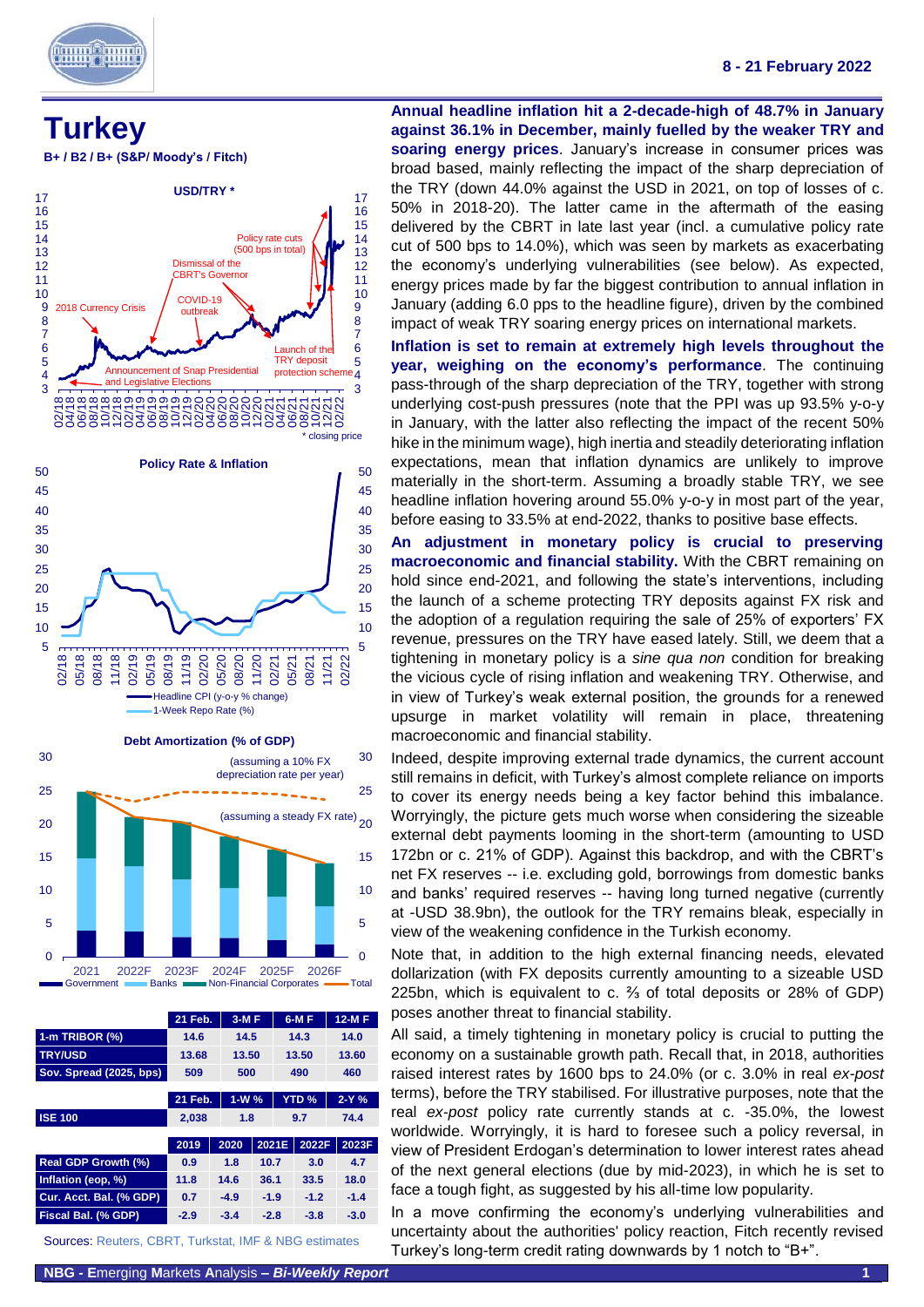

## <span id="page-2-0"></span>**Serbia**

**BB+ / Ba2 / BB+ (S&P / Moody's / Fitch)**



-1 -1 12/13 12/14 12/15 12/16 12/17 12/18 12/19 12/20 12/21 01/22 **21 Feb. 3-M F 6-M F 12-M F 1-m BELIBOR (%) 0.7 1.0 1.3 1.5 RSD/EUR 117.5 117.5 117.5 117.5 Sov. Spread (2021, bps) 306 290 275 250 21 Feb. 1-W % YTD % 2-Y % BELEX-15 865 0.3 5.4 6.9 2019 2020 2021E 2022F 2023F Real GDP Growth (%) 4.3 -0.9 7.3 5.2 4.0 Inflation (eop, %) 1.9 1.3 7.9 2.6 2.6 Cur. Acct. Bal. (% GDP) -6.9 -4.1 -4.5 -4.4 -4.4 Fiscal Bal. (% GDP) -0.2 -8.0 -4.2 -3.0 -1.2** Sources: Reuters, OPBC, NBS & NBG estimates

**NBS Target Band**

1

3

1

3

**The NBS is set to continue tightening liquidity conditions at a gradual pace, with the first policy rate hike expected only after the April elections.** Unsurprisingly, at its February meeting, the NBS kept its 2-week repo rate unchanged at a record low of 1.0%. However,

- monetary policy conditions have become tighter, with the NBS having raised the amount of liquidity withdrawn from the banking system via reverse repo operations as well as the related interest rate (by 64 bps
- since October to 0.75% currently). Still, the extent of (underlying) tightening is much smaller than that carried out by regional central banks (namely Romania: up 125 bps to 2.5%, Hungary: up 280 bps to 3.4%
- and the Czech Republic: up 425 bps to 4.5%).
	- In our view, the NBS's "softer" stance is mainly dictated by:

i*) the temporary, supply-side driven nature of the spike in inflation, on the one hand, and still anchored inflation expectations, on the other hand.*  Headline inflation jumped to an 8½-year high of 8.3% y-o-y in January from 7.9% at end-2021, having breached the upper bound of the NBS' target range (of 3±1.5%) for the first time since mid-2013. Unsurprisingly, the key driver behind this performance has been the surge in energy inflation, reflecting developments in global oil markets. A weatherinduced surge in volatile food inflation has also taken a toll. Meanwhile, core inflation has also rebounded, but was mostly driven by second-round effects from higher commodity prices as well as the impact of disruptions in global supply chains (including higher shipping costs) rather than by stronger demand-side pressures. The surge in inflation would have been even sharper had the Government not put a temporary cap on five basic food staple prices and electricity prices for both households & companies.

Going forward, headline inflation is set to embark on a downward path as of Q2:22 and eventually fall within NBS' target range in Q4:22, mainly thanks to the gradual restoration of global supply chains and favourable base effects from the sharp increase in energy prices at end-2021. At the same time, we expect core inflation to remain in check, reflecting, *inter alia*, well anchored inflation expectations, which should help prevent the supply-side shocks from feeding into demand-side pressures. Note that Serbia's vulnerability to global energy supply risks is relatively limited, reflecting broad self-sufficiency in power generation (with the latter relying on domestically produced coal). Importantly, the NBS's bias towards FX stability also bodes well for inflation.

*ii*) *Serbia's strong external position*. Indeed, the current account deficit is set to narrow to 4.4% of GDP this year -- well below its pre-COVID level -- being more than fully covered by FDI inflows. At the same time, the NBS's FX reserves remain high, at EUR 16.1bn in January, covering as much as 6.0 months of GNFS imports. Note that the recent pressures on the RSD were only temporary, mainly stemming from surging energy imports, and were tempered by NBS interventions in the FX market.

Importantly, in view of still relatively limited portfolio flows with the rest of the world, Serbia could afford maintaining a negative interest rate differential with its peers, without that leading to strong depreciation pressures on the RSD. All said, we expect the NBS to raise its key rate, but gradually and modestly, to 2.25% by end-next year (up 125 bps from current levels). The start of the tightening cycle is expected only after the early-April (parliamentary, presidential and local) elections. Importantly, the latter should not weigh on investor confidence, as broad policy continuity is expected after the elections (with polls suggesting that President Vucic's market friendly ruling party will remain in office), under the auspices, *inter alia*, of the 30-month PCI with the IMF.

The NBS could frontload and/or proceed with larger-than-expected policy rate hikes should second round effects from higher commodity prices, especially in view of the ongoing geopolitical tensions, keep inflation above the NBS's target, de-anchoring inflation expectations.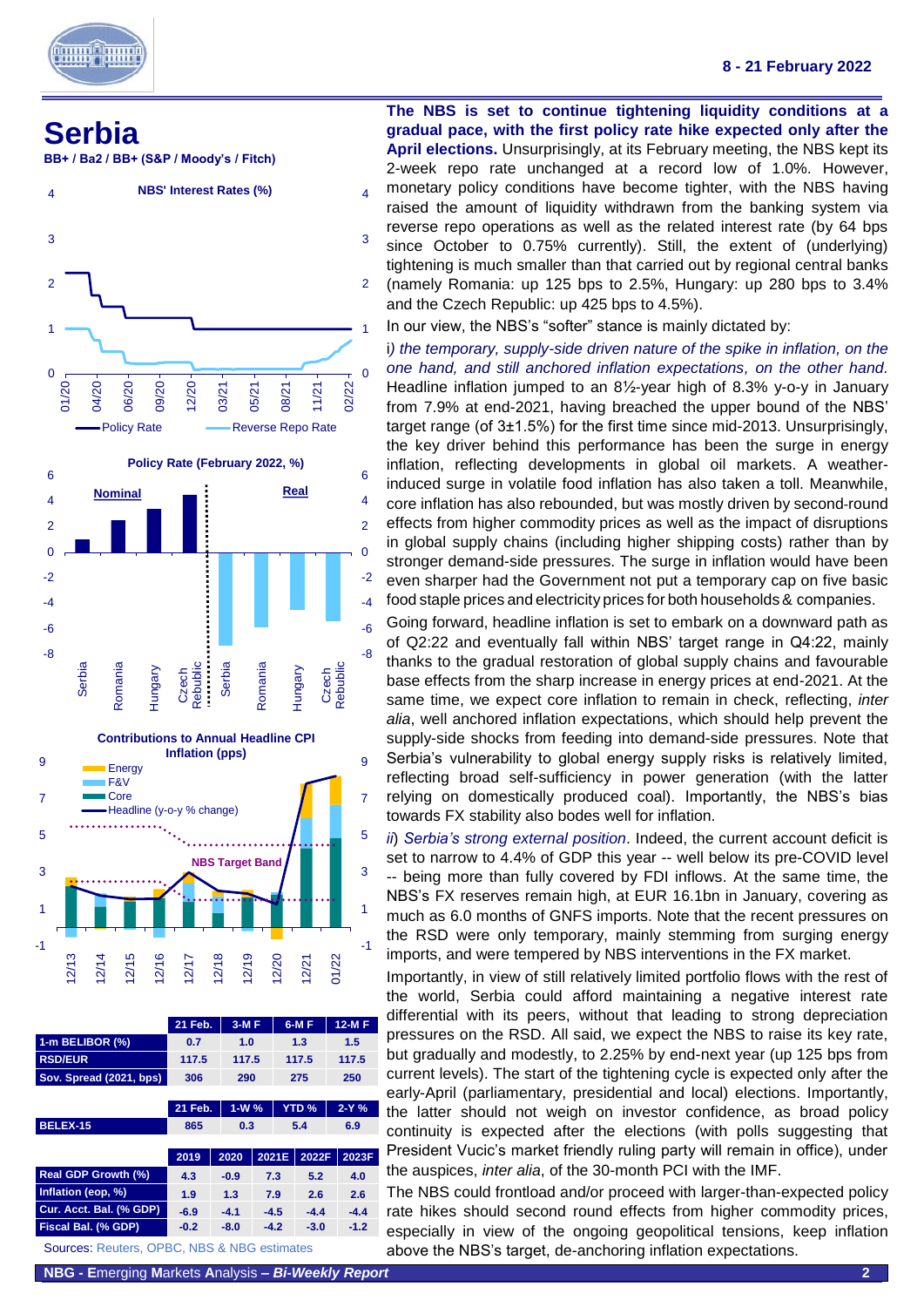

٦

<span id="page-3-0"></span>

|                                               | <b>TURKEY</b>             |           |           |         |           |  |  |  |  |
|-----------------------------------------------|---------------------------|-----------|-----------|---------|-----------|--|--|--|--|
|                                               | 2019                      | 2020      | 2021e     | 2022f   | 2023f     |  |  |  |  |
|                                               | <b>Real Sector</b>        |           |           |         |           |  |  |  |  |
| Nominal GDP (USD million)                     | 760,669                   | 718,977   | 774,597   | 808,734 | 967,691   |  |  |  |  |
| GDP per capita (EUR)                          | 8.170                     | 7,458     | 7,689     | 8,206   | 9,568     |  |  |  |  |
| GDP growth (real, %)                          | 0.9                       | 1.8       | 10.7      | 3.0     | 4.7       |  |  |  |  |
| Unemployment rate (%, aop)                    | 13.7                      | 13.2      | 12.2      | 11.9    | 11.4      |  |  |  |  |
|                                               | <b>Prices and Banking</b> |           |           |         |           |  |  |  |  |
| Inflation (%, eop)                            | 11.8                      | 14.6      | 36.1      | 33.5    | 18.0      |  |  |  |  |
| Inflation (%, aop)                            | 15.4                      | 12.3      | 19.3      | 54.0    | 16.4      |  |  |  |  |
| Loans to the Private Sector (% change, eop)   | 10.8                      | 34.8      | 37.0      |         |           |  |  |  |  |
| Customer Deposits (% change, eop)             | 23.5                      | 33.0      | 51.5      |         |           |  |  |  |  |
| Loans to the Private Sector (% of GDP)        | 61.4                      | 70.8      | 71.2      |         |           |  |  |  |  |
| Retail Loans (% of GDP)                       | 13.9                      | 16.8      | 15.2      |         |           |  |  |  |  |
| Corporate Loans (% of GDP)                    | 47.5                      | 54.1      | 56.0      |         |           |  |  |  |  |
| Customer Deposits (% of GDP)                  | 54.5                      | 62.1      | 69.0      |         |           |  |  |  |  |
| Loans to Private Sector (% of Cust. Deposits) | 112.6                     | 114.1     | 103.2     |         |           |  |  |  |  |
| Foreign Currency Loans (% of Total Loans)     | 38.3                      | 34.2      | 42.2      |         |           |  |  |  |  |
|                                               | <b>External Accounts</b>  |           |           |         |           |  |  |  |  |
| Merchandise exports (USD million)             | 182,200                   | 168,387   | 224,766   | 239,599 | 252,360   |  |  |  |  |
| Merchandise imports (USD million)             | 198,981                   | 206,250   | 253,927   | 263,171 | 279,625   |  |  |  |  |
| Trade balance (USD million)                   | $-16,781$                 | $-37,863$ | $-29,161$ | -23,572 | $-27,265$ |  |  |  |  |
| Trade balance (% of GDP)                      | $-2.2$                    | $-5.3$    | $-3.8$    | $-2.9$  | $-2.8$    |  |  |  |  |
| Current account balance (USD million)         | 5,303                     | $-35,537$ | $-14,882$ | -9,404  | $-13,855$ |  |  |  |  |
| Current account balance (% of GDP)            | 0.7                       | $-4.9$    | $-1.9$    | $-1.2$  | $-1.4$    |  |  |  |  |
| Net FDI (USD million)                         | 6,628                     | 4,592     | 7,697     | 7,312   | 9,506     |  |  |  |  |
| Net FDI (% of GDP)                            | 0.9                       | 0.6       | 1.0       | 0.9     | 1.0       |  |  |  |  |
| International reserves (USD million)          | 105,696                   | 93,277    | 111,181   | 119,000 | 131,500   |  |  |  |  |
| International reserves (Months <sup>a</sup> ) | 5.6                       | 4.9       | 4.7       | 4.9     | 5.1       |  |  |  |  |
|                                               | <b>Public Finance</b>     |           |           |         |           |  |  |  |  |
| Primary balance (% of GDP)                    | $-0.6$                    | $-0.8$    | $-0.2$    | $-1.1$  | $-0.3$    |  |  |  |  |
| Fiscal balance (% of GDP)                     | $-2.9$                    | $-3.4$    | $-2.8$    | $-3.8$  | $-3.0$    |  |  |  |  |
| Gross public debt (% of GDP)                  | 32.6                      | 39.7      | 41.5      | 39.6    | 38.8      |  |  |  |  |
|                                               | <b>External Debt</b>      |           |           |         |           |  |  |  |  |
| Gross external debt (USD million)             | 416,413                   | 433,099   | 455,000   | 465,000 | 490,000   |  |  |  |  |
| Gross external debt (% of GDP)                | 54.7                      | 60.2      | 58.7      | 57.5    | 50.6      |  |  |  |  |
| External debt service (USD million)           | 84,967                    | 70,931    | 74,311    | 80,000  | 85,000    |  |  |  |  |
| External debt service (% of reserves)         | 80.4                      | 76.0      | 66.8      | 67.2    | 64.6      |  |  |  |  |
| External debt service (% of exports)          | 35.9                      | 37.5      | 27.6      | 26.7    | 26.9      |  |  |  |  |
| <b>Financial Markets</b>                      |                           |           |           |         |           |  |  |  |  |
| Policy rate (Effective funding rate, %, eop)  | 11.4                      | 17.0      | 14.0      | 14.0    | 13.0      |  |  |  |  |
| Policy rate (Effective funding rate, %, aop)  | 20.7                      | 10.5      | 17.6      | 14.0    | 13.5      |  |  |  |  |
| 1-Y T-bill rate (%, eop)                      | 11.3                      | 15.1      | 22.2      | 17.5    | 14.0      |  |  |  |  |
| Exchange rate: USD (eop)                      | 5.95                      | 7.43      | 13.32     | 13.50   | 14.00     |  |  |  |  |
| Exchange rate: USD (aop)                      | 5.68                      | 7.02      | 8.89      | 13.50   | 13.75     |  |  |  |  |

f: NBG forecasts; a: months of imports of GNFS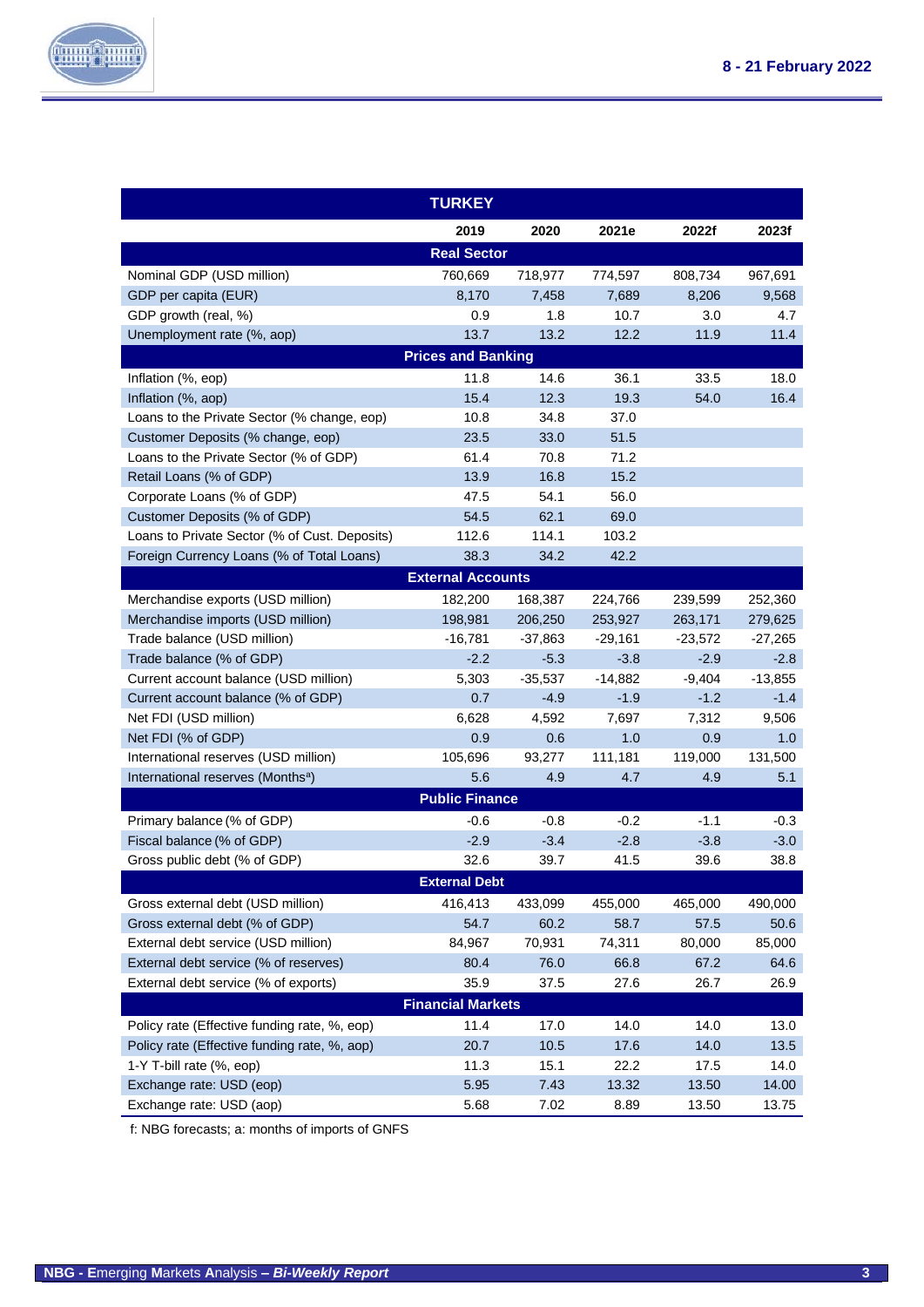

|                                               | <b>SERBIA</b>             |          |          |          |          |
|-----------------------------------------------|---------------------------|----------|----------|----------|----------|
|                                               | 2019                      | 2020     | 2021e    | 2022f    | 2023f    |
|                                               | <b>Real Sector</b>        |          |          |          |          |
| Nominal GDP (EUR million)                     | 46,052                    | 46,822   | 52,306   | 58,387   | 62,303   |
| GDP per capita (EUR)                          | 6,631                     | 6,787    | 7,572    | 8,485    | 9,091    |
| GDP growth (real, %)                          | 4.3                       | $-0.9$   | 7.3      | 5.2      | 4.0      |
| Unemployment rate (%, aop)                    | 11.2                      | 9.7      | 11.6     | 10.0     | 9.6      |
|                                               | <b>Prices and Banking</b> |          |          |          |          |
| Inflation (%, eop)                            | 1.9                       | 1.3      | 7.9      | 2.6      | 2.6      |
| Inflation (%, aop)                            | 1.9                       | 1.6      | 4.1      | 6.1      | 2.6      |
| Loans to the Private Sector (% change, eop)   | 8.9                       | 12.2     | 10.1     |          |          |
| Customer Deposits (% change, eop)             | 7.8                       | 17.4     | 13.3     |          |          |
| Loans to the Private Sector (% of GDP)        | 44.3                      | 49.0     | 48.3     |          |          |
| Retail Loans (% of GDP)                       | 20.5                      | 22.6     | 22.4     |          |          |
| Corporate Loans (% of GDP)                    | 23.8                      | 26.4     | 25.9     |          |          |
| Customer Deposits (% of GDP)                  | 45.2                      | 52.3     | 53.1     |          |          |
| Loans to Private Sector (% of Deposits)       | 98.0                      | 93.6     | 91.0     |          |          |
| Foreign Currency Loans (% of Total Loans)     | 66.9                      | 62.7     | 61.7     |          |          |
|                                               | <b>External Accounts</b>  |          |          |          |          |
| Merchandise exports (EUR million)             | 16,415                    | 16,079   | 20,756   | 21,823   | 22,866   |
| Merchandise imports (EUR million)             | 22.038                    | 21,280   | 26,685   | 27,841   | 28,912   |
| Trade balance (EUR million)                   | $-5,623$                  | $-5,201$ | $-5,929$ | $-6,018$ | $-6,045$ |
| Trade balance (% of GDP)                      | $-12.2$                   | $-11.1$  | $-11.3$  | $-10.3$  | $-9.7$   |
| Current account balance (EUR million)         | $-3,161$                  | $-1,929$ | $-2,343$ | $-2,542$ | $-2,720$ |
| Current account balance (% of GDP)            | $-6.9$                    | $-4.1$   | $-4.5$   | $-4.4$   | $-4.4$   |
| Net FDI (EUR million)                         | 3,551                     | 2,938    | 3,625    | 3,988    | 4,387    |
| Net FDI (% of GDP)                            | 7.7                       | 6.3      | 6.9      | 6.8      | 7.0      |
| International reserves (EUR million)          | 13,379                    | 13,492   | 16,455   | 16,701   | 16,867   |
| International reserves (Months <sup>a</sup> ) | 5.7                       | 6.1      | 6.0      | 5.8      | 5.6      |
|                                               | <b>Public Finance</b>     |          |          |          |          |
| Primary balance (% of GDP)                    | 1.8                       | $-6.0$   | $-2.5$   | $-1.3$   | 0.4      |
| Fiscal balance (% of GDP)                     | $-0.2$                    | $-8.0$   | $-4.2$   | $-3.0$   | $-1.2$   |
| Central Government debt (% of GDP)            | 52.9                      | 58.2     | 56.5     | 55.8     | 53.3     |
|                                               | <b>External Debt</b>      |          |          |          |          |
| Gross external debt (EUR million)             | 28,254                    | 30,787   | 35,200   | 36,083   | 38,005   |
| Gross external debt (% of GDP)                | 61.4                      | 65.8     | 67.3     | 61.8     | 61.0     |
| External debt service (EUR million)           | 6,400                     | 3,900    | 4,800    | 4,900    | 4,700    |
| External debt service (% of reserves)         | 47.8                      | 28.9     | 29.2     | 29.3     | 27.9     |
| External debt service (% of exports)          | 27.4                      | 17.5     | 6.8      | 16.3     | 14.9     |
|                                               | <b>Financial Markets</b>  |          |          |          |          |
| Policy rate (2-w repo rate, %, eop)           | 2.3                       | 1.0      | 1.0      | 1.5      | 2.3      |
| Policy rate (2-w repo rate, %, aop)           | 2.7                       | 1.5      | $1.0$    | $1.3$    | 2.1      |
| 5-Y T-bill rate <sup>b</sup> (%, eop)         | n.a.                      | 2.6      | 2.1      | 2.8      | 3.4      |
| Exchange rate: EUR (eop)                      | 117.5                     | 117.5    | 117.5    | 117.5    | 117.5    |
| Exchange rate: EUR (aop)                      | 117.7                     | 117.5    | 117.5    | 117.5    | 117.5    |

f: NBG forecasts; a: months of imports of GNFS; b: primary market